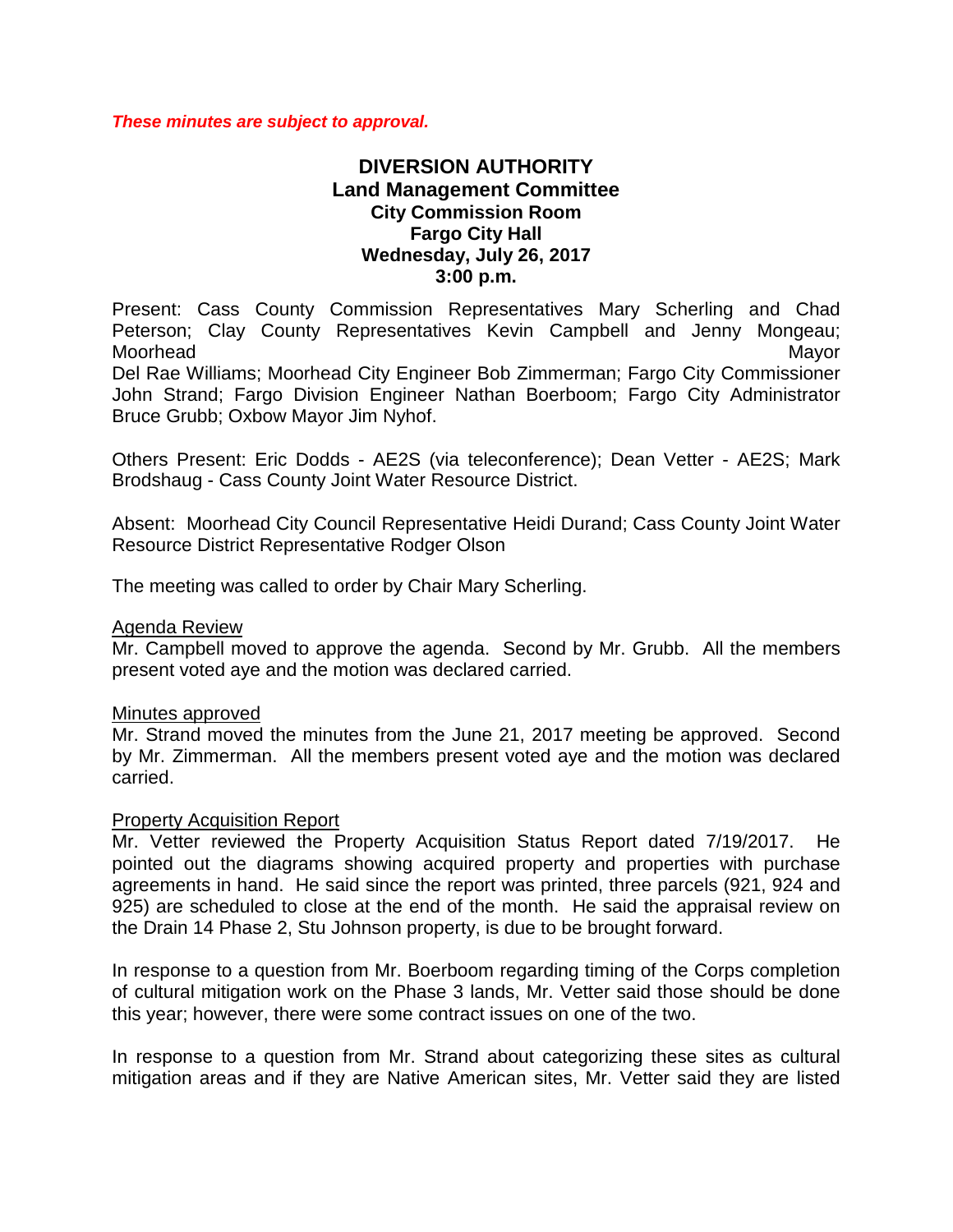under Cultural Mitigation due to some details being found these sites needed a higher level of survey and required a closer look.

Mr. Dodds said the cultural mitigation areas are where different phases of cultural investigation work have been done, typically involving 3 phases. He said the entire project requires a Phase 1, and if artifacts are found it goes to a Phase 2, and if there are substantial artifacts found it goes to Phase 3. He said the Phase 3 process can involve unearthing artifacts and the work is done closely with the State Historical Preservation Office (SHPO) and the Corps archeological office. He believes there are some Native American artifacts and, he said, there have been discussions with the Corps about doing more outreach. The Corps has been in contact with the ND SHPO and the tribes, he said, and he expects as that work comes close to starting in late summer or early fall, there will be a ramp-up of outreach activity. More details will be brought forward in the next month or two about those outreach plans, he stated.

Mr. Strand said the sooner communication begins the better. He said it would be best to avoid a situation with Native American tribes where it can be said the SHPO officers do not recognize cultural sites for what they may be; however, Native Americans might. He said he sits on the Native America Commission and if he can connect in any way or help with connections with other tribal leaders, he is willing to help.

In response to a question from Ms. Scherling on the progress of negotiations and appraisals, Mr. Vetter said the lands in the Phase 1 area have been gaining momentum. He said even in the inlet area and with the eminent domain activity, communication continues and due diligence is being done to find resolutions. He said requests for voluntary acquisitions are becoming more prevalent.

Mr. Brodshaug said in the past three to four weeks there has been agreements for about \$8 million to \$9 million worth of land, so things are moving. He said it takes time and a lot of negotiation to get to the point where people are agreeing to settle.

In response to a question from Ms. Scherling about whether opportunities to acquire land for trade are actively being sought, Mr. Vetter said in areas where an acquisition is needed, remnants are considered and that land would not necessarily be sold right away, it may be retained for potential trade or sale later.

Mr. Brodshaug said the position has been to not buy property strictly to have in inventory for trade, or to buy land to trade as part of a negotiation. He said the purchase of a whole parcel is considered and remnants not needed could be sold or traded off. It is difficult to match parcels up, he said; however, efforts are made to make an exchange easier as far as legal language and timeframes.

In response to a question from Ms. Williams about tax deferrals on exchanges, Mr. Brodshaug said language could be worked into a purchase agreement for IRS 1033 tax deferred exchanges, which apply when there is a threat of eminent domain. He said all the acquisitions now could theoretically end in eminent domain even though all efforts are being made to avoid that.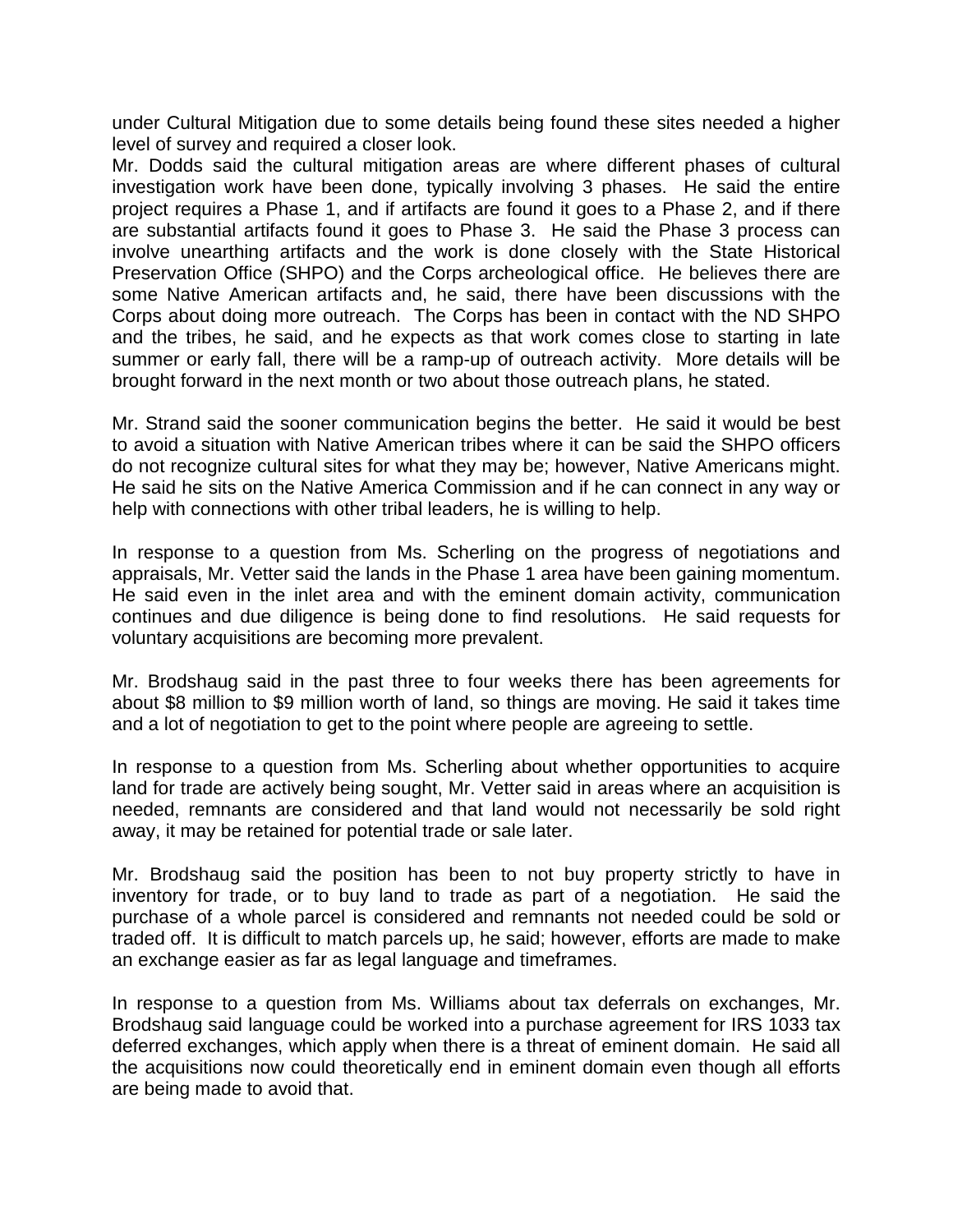In response to a question from Ms. Scherling about whether there is pressure to move forward quickly with any properties, Mr. Brodshaug said the one cultural site left to acquire has some urgency to be completed before construction of various stages can begin.

Mr. Boerboom said there is a deadline early next year for financial close for the P3 developer. He said at some point in the upcoming months a decision needs to be made on Phase 1 acquisitions and whether to move forward with quick take on some of those properties.

## CCJWRD Update

Mr. Brodshaug said CCJWRD is reducing the expense for the security patrol in Oxbow; however, security will be retained at other project owned property.

### Flowage Easement Valuation Request for Qualifications:

Mr. Dodds said there have been discussions on the importance of determining the value of flowage easements, including a review of the proposal from Crown Appraisals, Inc., and given its importance and the potential fees, there is value in doing an RFQ to solicit proposals from different appraisal companies. He said there is comfort with Crown's work; however, it is important to get the right company onboard and to search out whether there are other appraisal firms that may have other good ideas or other technology to use. The draft RFQ has been through several rounds of review, he said, and includes selection criteria and a schedule.

Mr. Strand said he feels it is important to weigh whether or not there is a long-term valuation change on lands relative to easements being placed on the properties.

Mr. Dodds said appraisers will have challenges since the easement needs to be obtained today and is intended to be a perpetual easement with a one-time payment. He said there may be scenarios where an annuity-type payout or other mechanism could be contemplated; however, appraisers will be looking at market value today and will have to take long-term impacts into account. Development restrictions and ag production both play a role in long-term value impact, he said.

In response to a question from Ms. Mongeau about how much weight inundation amounts carry, Mr. Dodds said the maps he shared show the extent of flooding at the different frequency events; however, the hydraulic model and the NDSU study also look at the time component of how long the water will be on the land. He said those maps are digital-type information and very large, making them difficult to convey in an agenda packet.

In response to a question from Ms. Williams asking if the appraisal firm would be licensed and experienced in both states and have knowledge on the rules in each, or whether there would be a firm for each side, Mr. Dodds said the intention is to hire one firm licensed to work in both North Dakota and Minnesota. He said the RFQ will be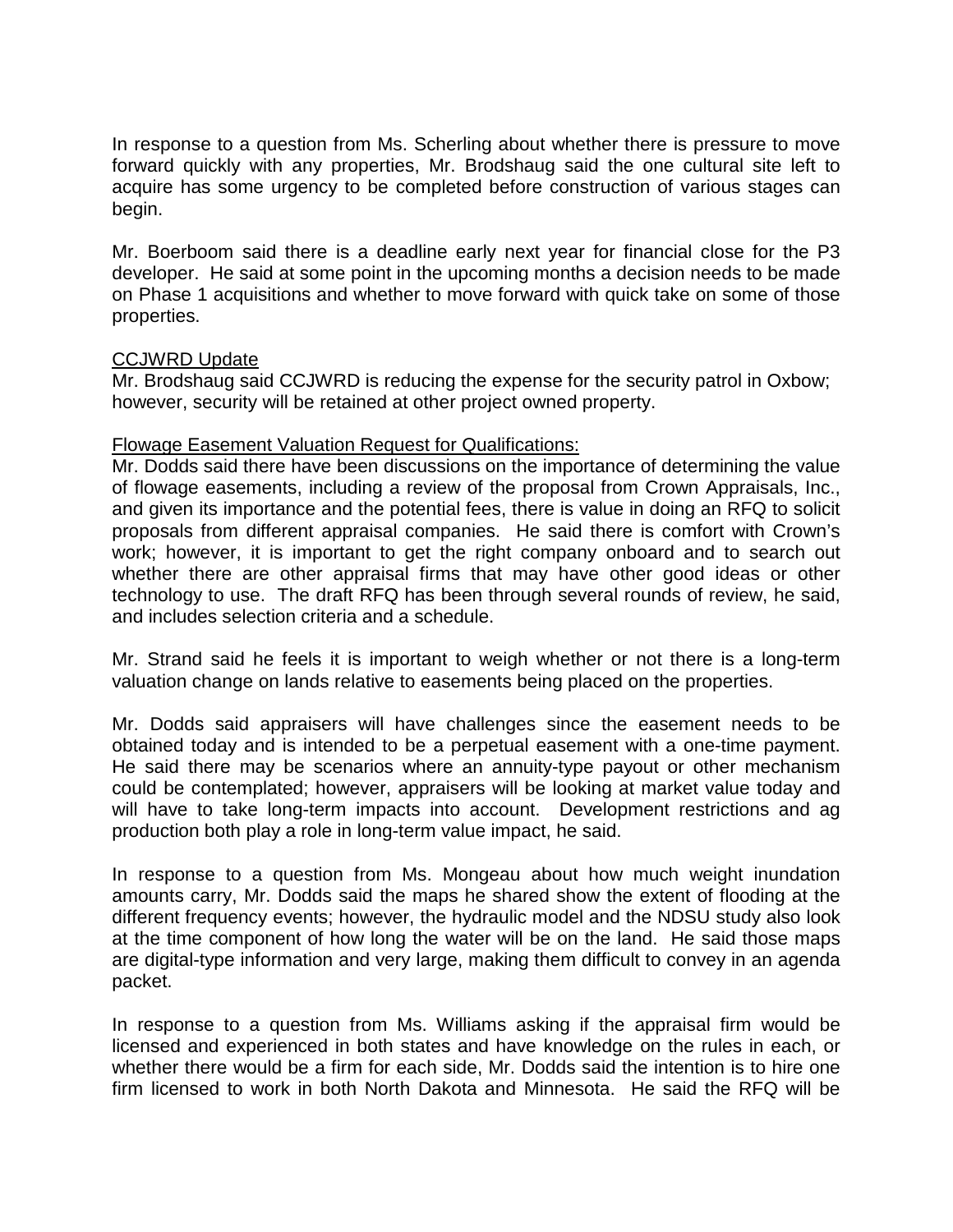helpful in showing the capabilities and strength of a firm for both sides of the river. He said he anticipates hiring one firm; however, depending on the proposals received, that path could be altered.

Mr. Campbell pointed out that in the draft, the request is for a firm to be licensed to work in Minnesota and North Dakota. He said he feels that needs to go a step further to require it, not just request it. Not being properly licensed in one of the two states should be grounds for disqualification, he stated.

Mr. Strand said programs such as the federal crop insurance program may be at risk and it would be wise to keep that on the radar, not knowing how such programs will affect dialogue.

Mr. Dodds said he has heard concerns from producers about the future of the crop insurance program. He said while that is another factor to consider, those concerns exist with or without this project. It is best to look at what the project is responsible for, he said, and what can be controlled. He said he would like this committee to make a recommendation to the CCJWRD Board to solicit and hire an appraisal firm.

Mr. Campbell said from past discussions he has heard there is a comfort level from producers with Crown Appraisals, Inc. and he hopes they will actively pursue this work. In fairness, and in dealing with public dollars, he said he feels it is good to send out this RFQ.

Mr. Campbell moved the recommendation to solicit and hire an appraisal firm through a RFQ be forwarded to the CCJWRD Board with changes as discussed. Second by Mr. Peterson. All the members voted aye and the motion was declared carried.

### Use and Access of Project-Owned Lands

Mr. Dodds said this agenda item is related to hunting access. Much of the projectowned land is being managed by Pifer's, he said, and those farmland rental agreements currently require the tenant be responsible for posting the land and controlling access. Generally that course will be followed for 2017, he said; however, later this year and early in 2018, a hard look will be taken at all of the farmland rental agreements in anticipation of dirt being turned starting in 2018.

Ms. Scherling said it could be a can of worms to let people onto property for hunting if they do not live right next to it, and she sees no good reason to do it.

Mr. Vetter said most tillable land is being farmed right now and managed by Pifer's. He said a renter has hunting rights to an entire parcel, not only the area being farmed.

Mr. Brodshaug said a couple years ago there was a request to cut dead trees for firewood and at that time a policy was developed for a license agreement allowing a third party access for something like that. He said the language was left somewhat vague to be used for a variety of access; however, hunting is different which is why the policy is being looked at specifically address hunting.